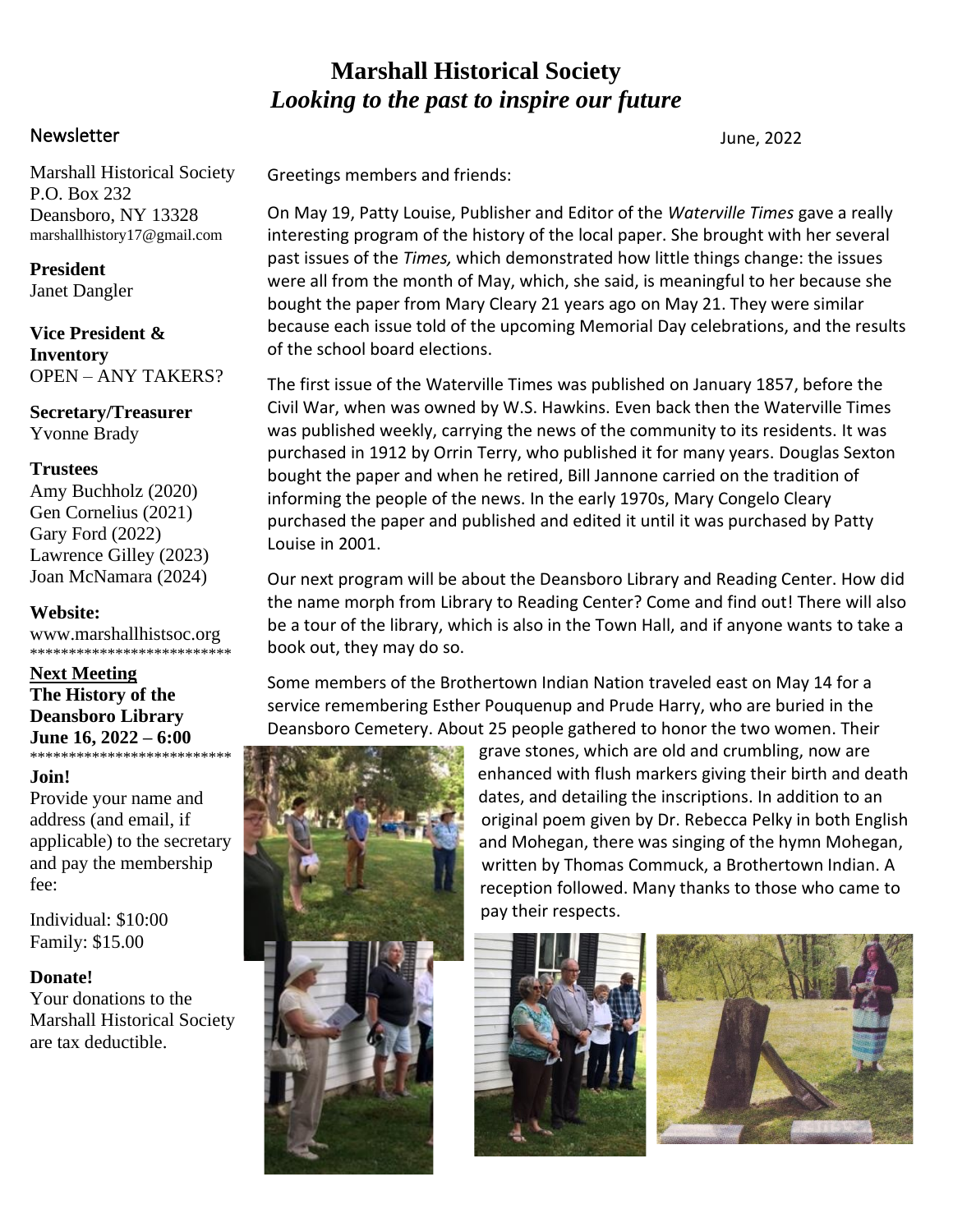An interesting artifact concerning the history of Deansboro came our way courtesy of Carol McLaren and her daughter Heather Dunshee, who have been incredibly helpful when coming across something about the history of the Town of Marshall and presenting it to the Historical Society. The artifact is a perpetual calendar from 1872



The August 1, 1872 edition of the *Watkins Express* explains the new invention:

"One of the neatest and handiest articles on furniture for an office that we have seen lately is a "Perpetual Calendar," manufactured by W. S. Hathaway of Deansville, Oneida County, NY. Its lesser virtue is its beauty, being furnished in morocco and gilt, and as ornamental as a picture. Its greater virtue is its utility – the calendar being perpetual and not only "counting house" in form, but also showing the day of the month in numerals readable far off. Connected with the calendar box are also interest tables (proven correct) at seven and ten per cent rates; a table of values by the ton and fractions; a table of wages by the month and fractions; and a table to values by the pound. For ordinary offices we know nothing purchasable by a small sum that will give greater returns, in aids to business, than this little invention."

Mr. Hathaway appears to be something of an inventor and entrepreneur, as the Roman Citizen of 1873 tells us that he had invented a churn and applied for a patent. "It seems to work well," the paper reported. That same year, he purchased a self-acting switch from William Brigham from Deansville and improved it.

NOTE: According to the 1869 Oneida County Directory, the name was spelled Hathaway, in contrast to H.H. Hatheway in Oriskany Falls, who is described as the "father of local industry." He manufactured Scotch caps in the Hatheway building on North Main Street, Oriskany Falls. I could find no familial relationship between the two gentlemen.